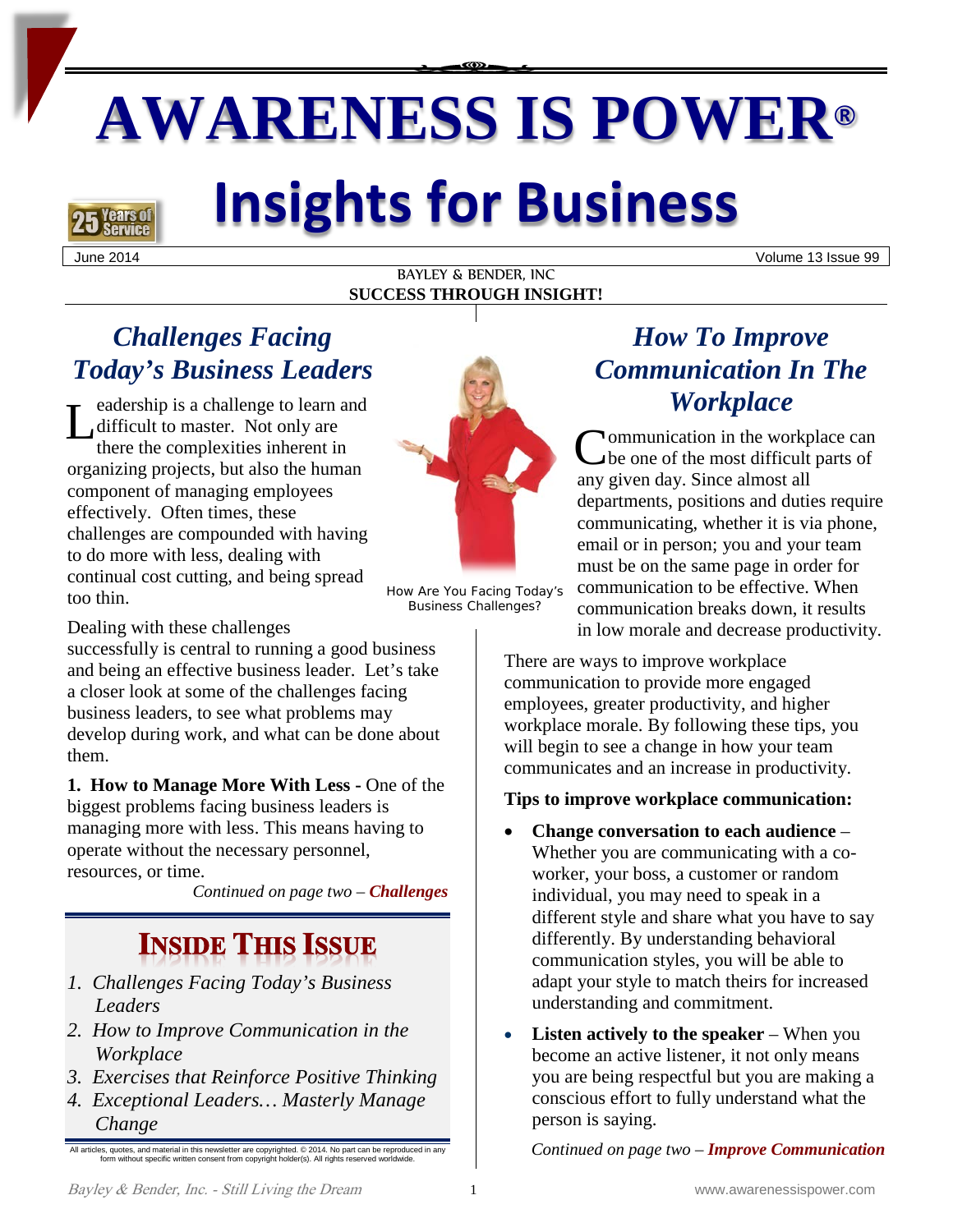#### *Continued from page one – Challenges*

Often times, this will result in decreased morale among workers, as well as additional strain and anxiety for you.

Dealing with this problem effectively requires leadership and management expertise. It often represents the sharper slope of a learning curve, being one of the greatest challenges for any new business leader. However, with enough time and experience, you can become effective at managing yourself and others, even when you have to do more with less.

#### **2. Making Up for Continual Cost Cutting –**

Managers from many industries see cost cutting as a continuous problem facing business leaders. Whereas managing to do more with less may be temporary, most companies are seeking to decrease costs, often leading to lack of tools to do the job and underfunded projects.

These cost cutting measures and lack of hiring can cause existing employees to do a greater amount of work and start suffering from burn out. This burnout leads to loss of employee engagement. For leaders, now is the time to make sure your company is proactive in addressing the negative atmosphere within the company. Start focusing on creating a positive, resilient, team that is prepared to take on challenges. Ask your team questions & seek solutions to this cost cutting problem.

**3. Maintaining Organization When Being Spread Too Thin –** Business leaders who are overworked often



lose important tasks to either a lack of organization or simply not having enough time.

- The first problem can be corrected by carefully organizing current tasks. Create 3 files; Do it, Delegate it, & Dump it. (Handle everything once)
- The second problem can be solved by effectively listing priorities. Prioritizing what is truly important, verses those things that can be either skipped or eliminated.

*Continued on next column –*

This may mean giving up your own 'pet' projects as you work towards the greater good of the organization.  $\blacklozenge$ 

#### *Need help with the business challenges facing your today? Contact us today!*

~ Written for us by our associate Gary Sorrell, Sorrell Associates, LLC. Copyright protected. All rights reserved.

#### *Continued from page one – Improve Communication*

This also means paying good attention to their facial and body language as they talk. Movements help you better understand what they are saying and help you remember.

• **Be direct and concise** – When you are relaying a message to someone else (whether it is spoken or written), make sure you are being concise and direct. In other words, make sure that the language you are using is unambiguous and relatively easy to understand. Throughout the conversation, continue to check to see if the listener

understands what you are saying.

If you follow these three easy simple tips, not only will you be a better communicator and listener, but you



will begin to notice employee morale and productivity increase. The workplace will be working as a unified team rather than a fragmented one.

If you have any questions about this article, or about how we can help you enhance your communications, team building, performance, leadership, strategy, and / or hiring needs, contact us today!

*Please contact us if you have any questions about improving your communication skills!*

~ Written for us by our associate Gary Sorrell, Sorrell Associates, LLC. Copyright protected. All rights reserved.

*"One of the marks of excellent people is that they never compare themselves with others. They only compare themselves with themselves and with their past accomplishments and future potential."*  ~ Brian Tracy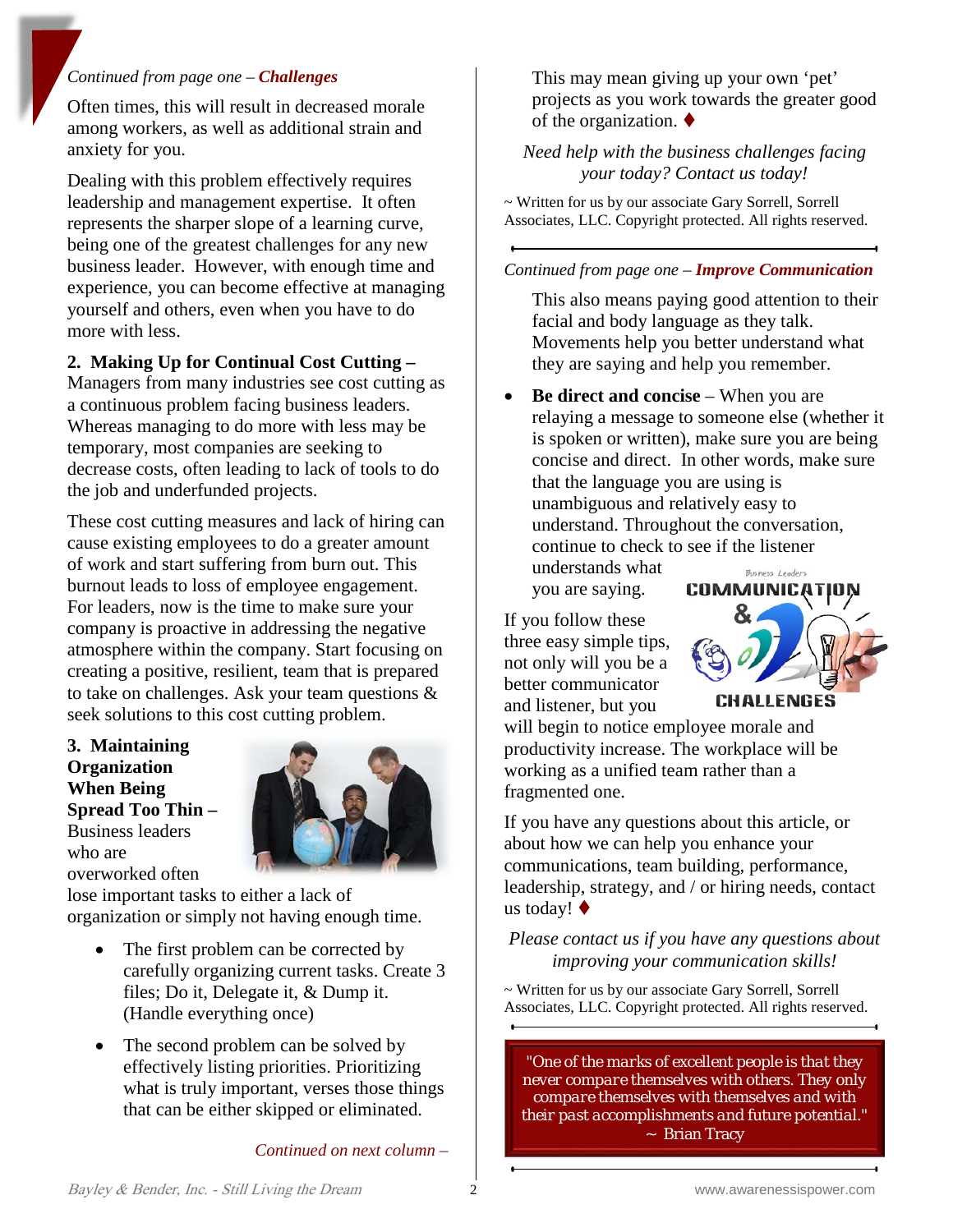## *Exercises That Reinforce Positive Thinking*

n order to reap the personal and professional benefits of staying In order to reap the personal and professional benefits of standard positive, you must first train your mind to think positively automatically – without you consciously having to decide to "be positive." To do this you will need to take certain steps.

First, you will need to make a conscious decision to pursue positive thinking and then commit wholeheartedly to realizing that goal. In order for positive thinking to have an impact on your life, you will also need to believe in its benefits. Since there will be setbacks throughout your journey, you will need the power of your convictions to help keep you on track.



Once you have committed to learning the skills

of positive thinking, you will need to use certain exercises to teach yourself the methods and to reinforce the affirmative thoughts in your mind. Here are some ways to learn and practice the art of positive thinking.

**Review your self-talk**. The first step to learning positive thinking skills is to review the type of thinking you are currently engaging in now. Identify the negative thoughts that prevent you from being positive. Negative thinkers often begin their day with thoughts of something will go wrong today. Instead, focus on how things will go right today. Be positive and look forward to a fantastic day.

**Use daily affirmations.** Say your affirmations several times a day. These are positive thoughts of encouragement. These affirmations will help replace the negative thoughts inside your head.

**Hang out with positive people.** Surround yourself with positive people and eliminate the negative people in your life. Positive people will be supportive and encouraging in your endeavors.

Laugh out loud. Have fun, read jokes, watch funny movies, and laugh at yourself. Humor can help you feel positive. Enjoy life.

We have the power to literally "talk" ourselves into or out of success and happiness.

*Please contact us today if you have any questions about increasing your positive thinking!*

~ Written by our associate Gary Sorrell, Sorrell Associates, LLC. All rights reserved worldwide.

*"I don't care how much power, brilliance or energy you have, if you don't harness it and focus it on a specific target, and hold it there you're never going to accomplish as much as your ability warrants."* ~ Zig Ziglar



### **The Leader in Personalized News**

**DailyMe** was founded in 2005 and is changing the way news is read and delivered with its advanced personalized news experience that meets the needs of modern–day consumers by combining the best of journalism, technology, and community.

DailyMe licenses content from hundreds of the world's best journalistic sources, allowing users to read full articles, share them and comment on them all within a single personalized news experience.

The web site also offers delivery schedule and format options. $\blacklozenge$ 

Check it out at[: www.dailyme.com](http://www.dailyme.com/)





Like us o[n Facebook,](http://r20.rs6.net/tn.jsp?e=001JquJdvhRIHNT1OP4O9GLPKeB5VYzazLg9SS-khoTXb6P-JP3ub7CJJCg8OhSs7845gLR0KnBo3lhpy5eBBJ6FGrbeIXeZxyYkr4Wi5oe_5y45_6TRYCyrgCdr2K51Wet) Link in on [Linked In,](http://r20.rs6.net/tn.jsp?e=001JquJdvhRIHNT1OP4O9GLPKeB5VYzazLg9SS-khoTXb6P-JP3ub7CJJCg8OhSs7845gLR0KnBo3lE8qFewUnVgxVvP_9D3-VqCK5D7tDbJvWu9W51a-SCWlSjV91Vj4NA) Follow us on [Twitter,](http://r20.rs6.net/tn.jsp?e=001JquJdvhRIHNT1OP4O9GLPKeB5VYzazLg9SS-khoTXb6P-JP3ub7CJJCg8OhSs7845gLR0KnBo3mujSc85Y26zB3bPEv1iVsLeBx0qNURDxH9ZY8wDpKhGA==) and View our videos on [YouTube.](http://r20.rs6.net/tn.jsp?e=001JquJdvhRIHNT1OP4O9GLPKeB5VYzazLg9SS-khoTXb6P-JP3ub7CJJCg8OhSs7845gLR0KnBo3m8fQmVk6JNl7gKIsm7AR8PE1cZ0KwvnS83l2fsTpxCyCI7VYummdyTxZrk73U7vNGPuxELHrW18w==)

Don't miss next month's issue. Subscribe now!

#### AWARENESS IS POWER® *Insights for Business*

2024 Powder Mill Rd Silver Spring, MD 20903 Tel: 301-439-8317

E-mail: [aip@awarenessispower.com](mailto:aip@awarenessispower.com)

Visit Our Web Site at:

[www.awarenessispower.com](http://www.awarenessispower.com/)

12 Issues for Only \$97